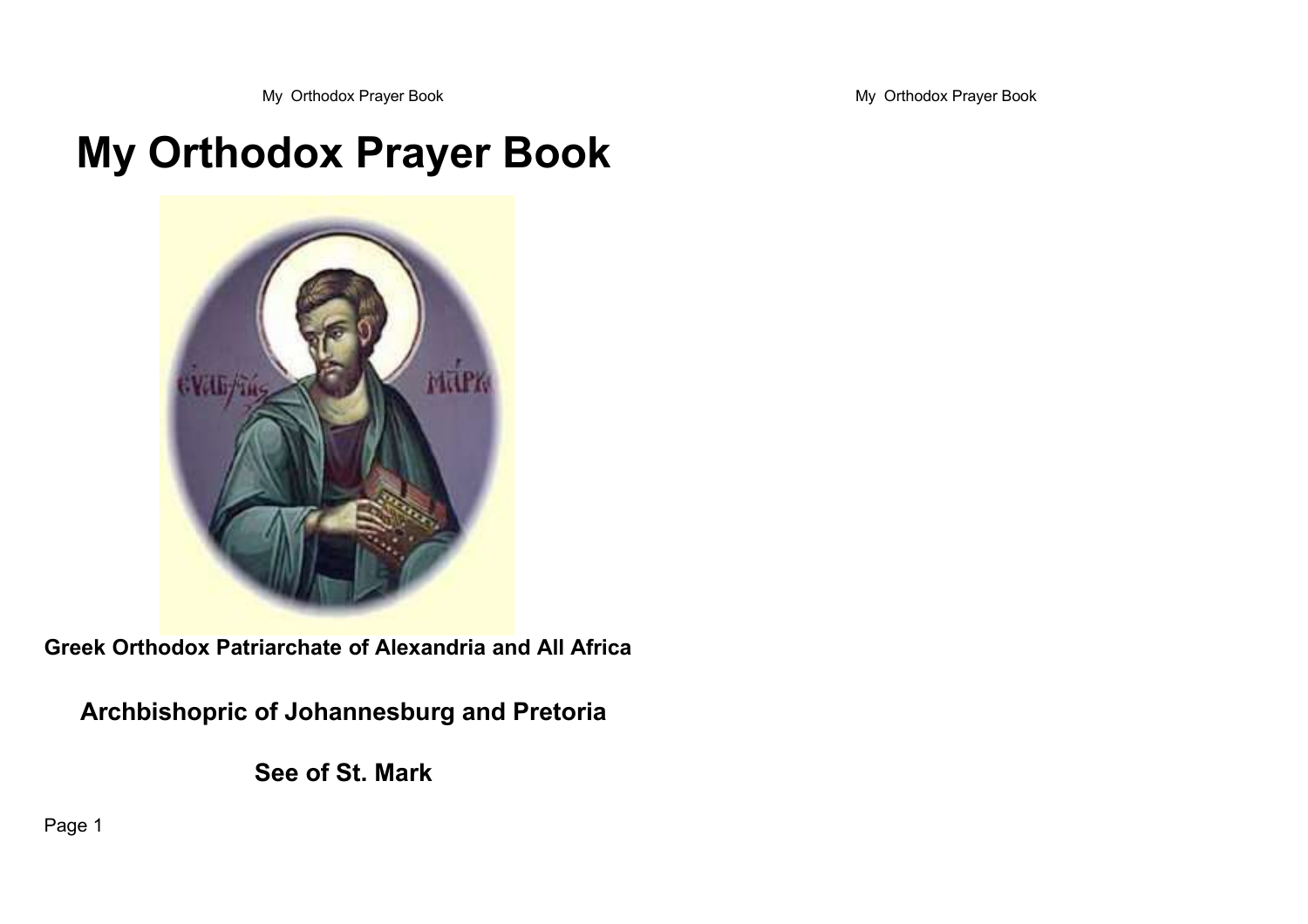My Orthodox Prayer Book and The State of the My Orthodox Prayer Book

## **Table of Contents**

| Message from His Eminence Archbishop Seraphim 3                   |  |
|-------------------------------------------------------------------|--|
|                                                                   |  |
|                                                                   |  |
|                                                                   |  |
|                                                                   |  |
|                                                                   |  |
| Prayer to the Most Holy Trinity, by St. Basil the Great {d. 379)7 |  |
|                                                                   |  |
|                                                                   |  |
|                                                                   |  |
|                                                                   |  |
|                                                                   |  |
|                                                                   |  |
|                                                                   |  |
|                                                                   |  |
|                                                                   |  |
|                                                                   |  |
|                                                                   |  |
|                                                                   |  |
|                                                                   |  |
|                                                                   |  |
|                                                                   |  |
| By St Ephraim, the Syrian. A PRAYER BEFORE SLEEP 17               |  |
| Bibliography                                                      |  |
|                                                                   |  |
|                                                                   |  |

The text for document comes from the "little blue" Orthodox Prayerbook that was published when Archbishop Paul Lingris was the spiritual leader of Archbishopric of Johannesburg and Pretoria.

We have scanned and reformatted this document for computer printing.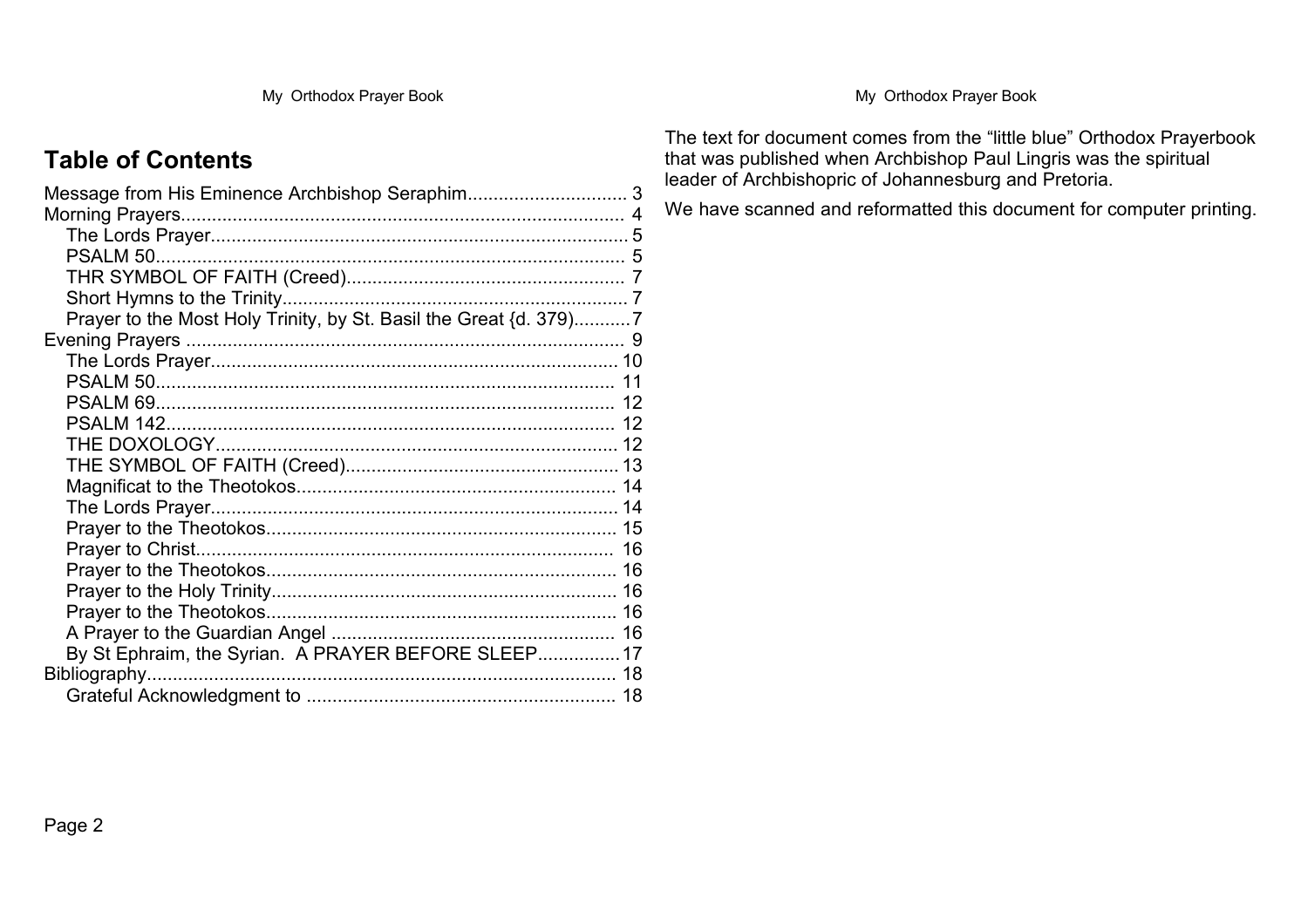My Orthodox Prayer Book and The State of the My Orthodox Prayer Book

## **Message from His Eminence Archbishop Seraphim Archbishopric of Johannesburg and Pretoria**

(Message goes here )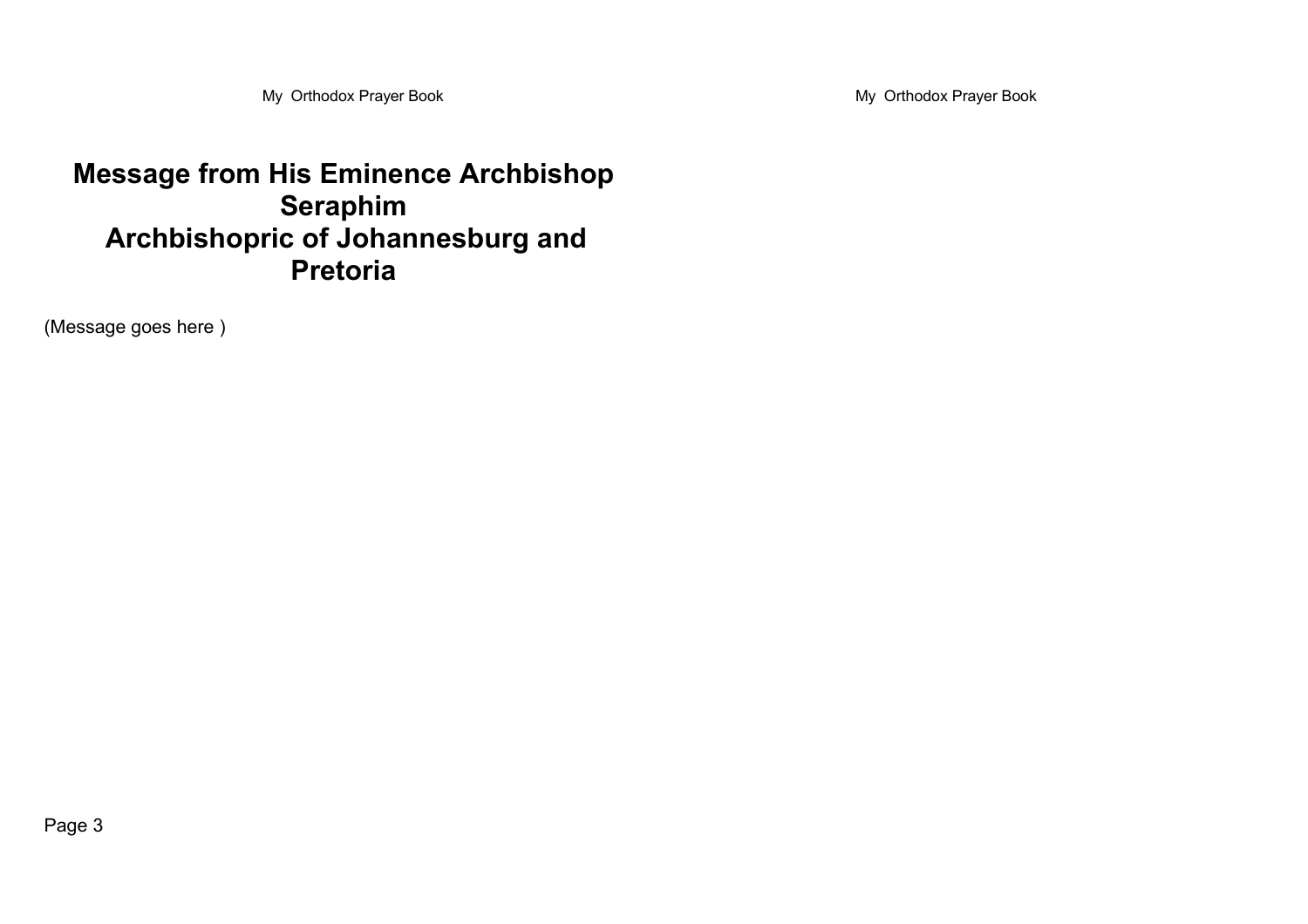## **Morning Prayers**

My Orthodox Prayer Book and the state of the My Orthodox Prayer Book



Page 4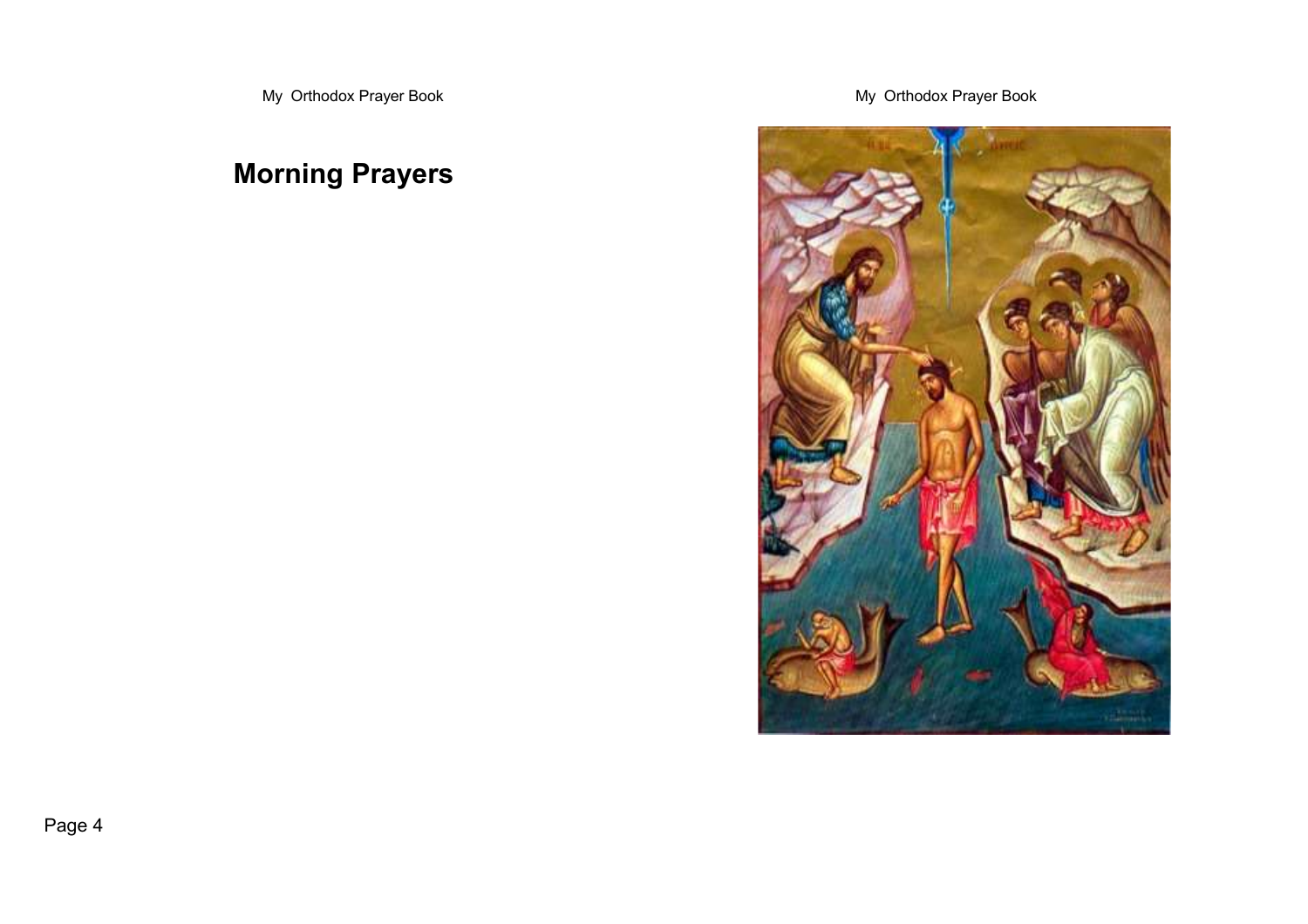My Orthodox Prayer Book **My Orthodox Prayer Book** My Orthodox Prayer Book

In the name of the Father and the Son and the Holy Spirit. Amen.

Glory to You our God, glory to You.

0 Heavenly King, Comforter, the Spirit of Truth, who is ever-present and fulfills all things, the Treasure of all blessings, and Giver of Life, come and abide in us, and cleanse us from every blemish. and save our souls, 0 Blessed One.

Holy God, Holy Mighty, Holy Immortal, have mercy on us. (3 times)

Glory to the Father, and to the Son, and the Holy Spirit, now and ever, and unto the ages of ages. Amen.

Most Holy Trinity have mercy on us. 0 Lord forgive our sins. 0 Master, pardon our transgressions. 0 Holy One visit and heal our infirmities, for Your Name's sake.

Lord have mercy. Lord have mercy. Lord have mercy.

Glory to the Father, and to the Son, and the Holy Spirit, now and ever, and unto the ages of ages. Amen.

#### **The Lords Prayer**

Our Father in Heaven, hallowed be Your Name. Your Kingdom come. Your will be done on earth as it is in Heaven. Give us this day our daily bread. And forgive us our trespasses as we forgive those who trespass against us. And lead us not into temptation, but deliver us from the evil one.

For Yours is the Kingdom, and the power, and the glory, of the Father, and of the Son, and of the Holy Spirit, now and ever, and unto the ages of ages.

Amen.

Lord have mercy. Lord have mercy. Lord have mercy. (Kyrie Eleison).

Glory to the Father, and to the Son, and the Holy Spirit, now and ever, and unto the ages of ages. Amen.

0 come let us worship and bow down to our King and God. 0 come let us worship and bow down to Christ our King and God. 0 come let us worship and bow down to Christ Himself, the King and our God.

#### **PSALM 50**

Have mercy on me, 0 God, according to Your great mercy, and according to the multitude of Your tender mercies wipe out my offense. Wash me thoroughly from my iniquity, and cleanse me from my sin! For I know my transgression, and my sin is ever before me. Against You only have I sinned, and done that which is evil in Your sight, so that You are justified in Your sentence and blameless in Your judgment. Behold, I was conceived in iniquities, and in sin did my mother bear me. Behold, You have loved truth; You have shown me the depths and secrets of Your wisdom. You shall sprinkle me with hyssop, and I shall be cleansed ; You shall wash me,

and I shall be whiter than snow. Let me hear sounds of joy and gladness; the bones, which You have humbled shall rejoice.

Turn Your face away from my sins and wipe out all my offenses.

Create in me a clean heart, 0 God, and place a new and upright spirit within me. Cast me not away from Your presence, and take not Your Holy Spirit from me. Restore to me the joy of Your Salvation, and bolster me with a commanding spirit.

I will teach transgressors Your ways, and the wicked will return to You.

Page 5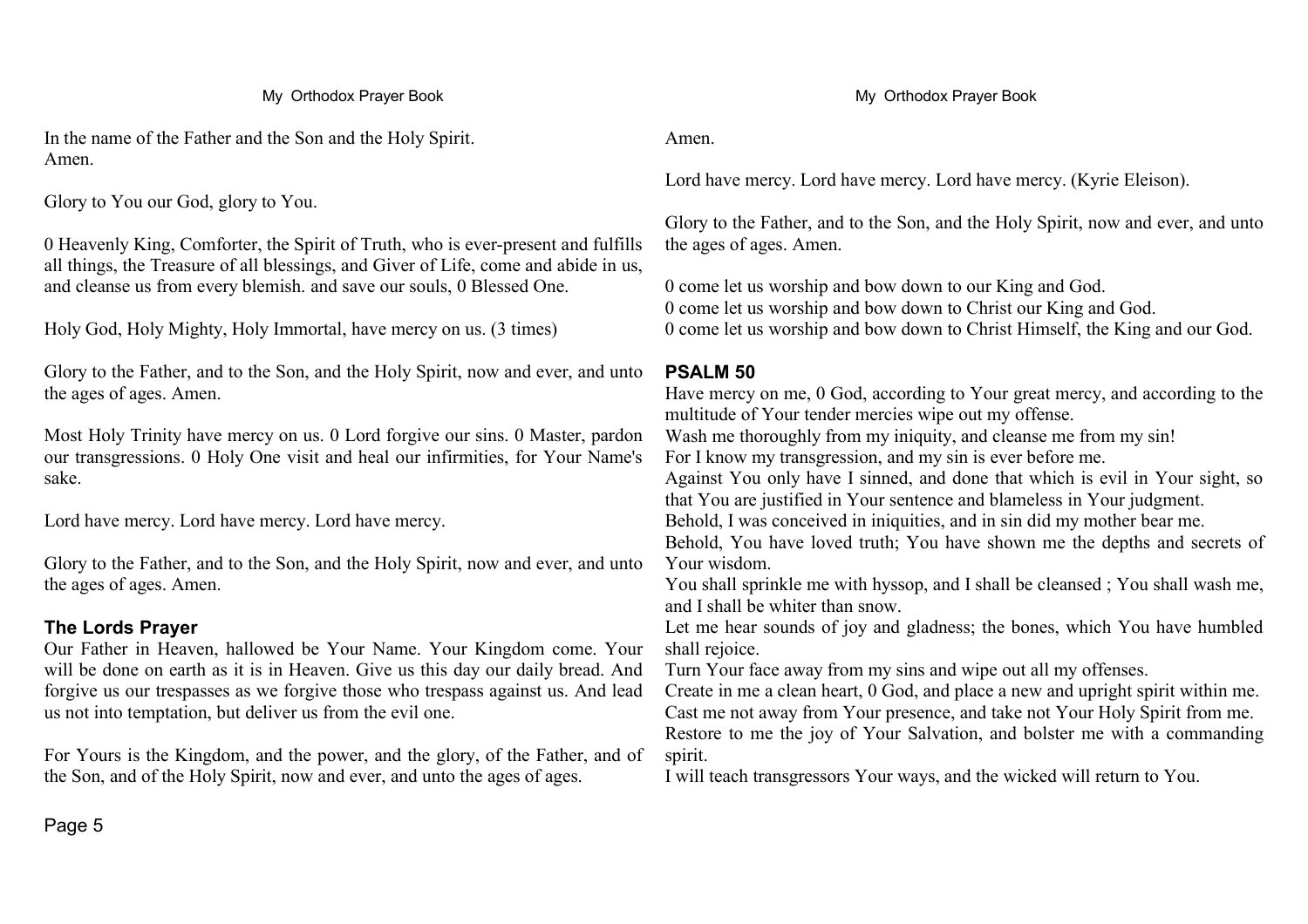Deliver me from blood-guilt, 0 God, the God of my salvation; and my tongue shall rejoice in Your Justice.

0 Lord, You shall open my lips, and my mouth shall proclaim Your praise.

For if you wanted a sacrifice, I would have given it to you; You would not be pleased with burnt-offerings.

The acceptable sacrifice to God is a contrite spirit; a contrite and humbled heart, 0 God, you will not spurn.

In Your kindness 0 Lord, be bountiful to Zion;

and let the walls of Jerusalem be built.

Then You shall delight in a sacrifice of justice, an offering and burnt-offerings.

Then will they place calves upon Your Altar.

My Orthodox Prayer Book My Orthodox Prayer Book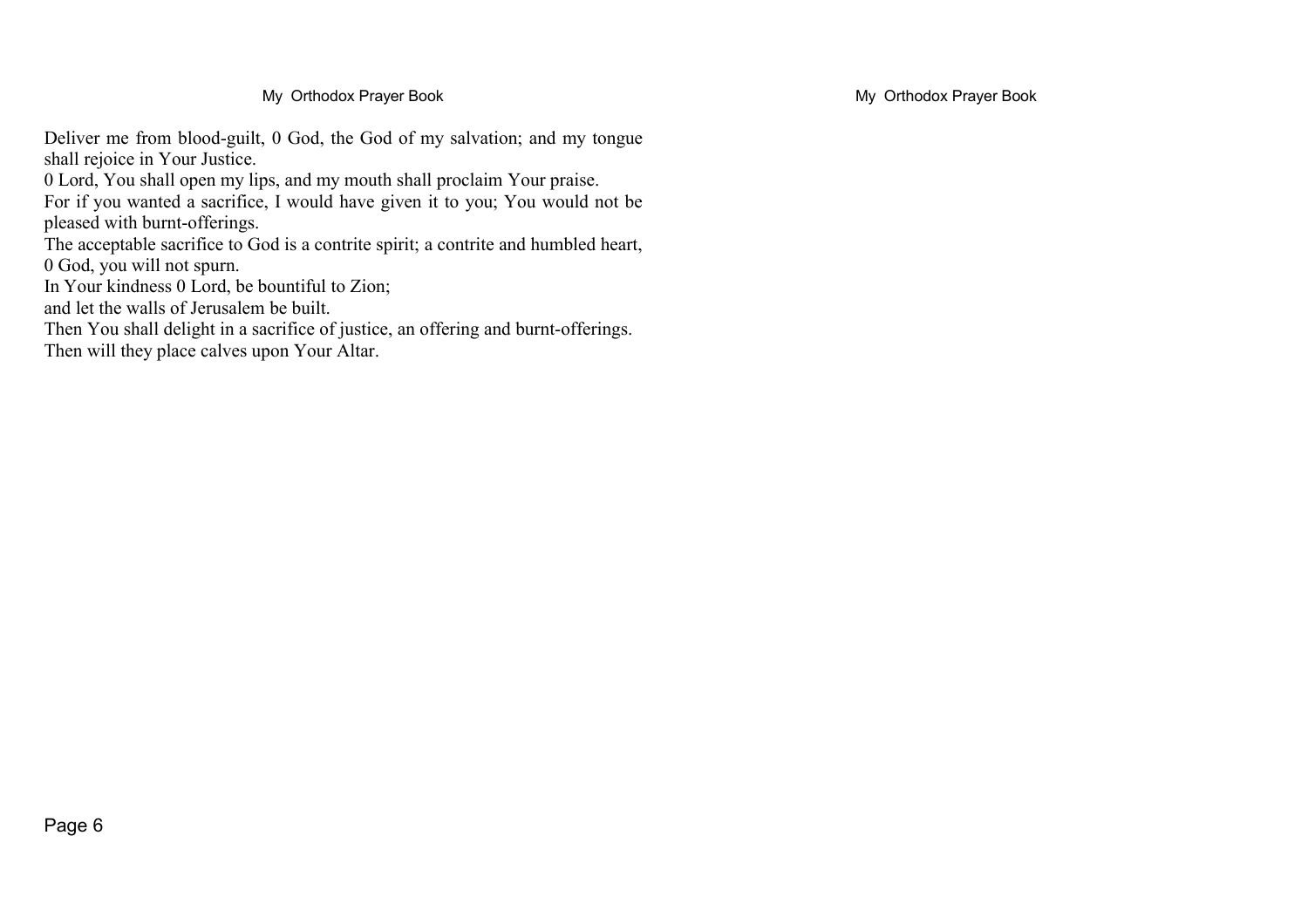#### **THR SYMBOL OF FAITH (Creed)**

1. I believe in One God. Father Almighty, Creator of Heaven and Earth, and of everything visible and invisible.

2. And in One Lord, Jesus Christ, the Only-Begotten Son of God, begotten of the Father before all ages. Light of Light, True God of True God, begotten, not created, of one essence with the Father, through Whom all things were made.

3. Who for us men and for our salvation, descended from Heaven, and was incarnate from the Holy Spirit and of the Virgin Mary, and became Man.

4. And was crucified for us under Pontius Pilate, He suffered and was buried.

5. And arose again on the third day, according to the Scriptures.

6. And ascended into the Heavens and is seated at the right of the Father.

7. And He shall come again with glory, to judge the living and the dead, whose Reign shall have no end.

8. And in the Holy Spirit, the Lord, the Giver of Life, Who proceeds from the Father, Who together with the Father and the Son is worshiped and glorified. Who spoke through the Prophets.

9. In One, Holy, Catholic and Apostolic Church.

10. I acknowledge one Baptism for the remission

of sins.

11. I look for the Resurrection of dead. 12. And the life of the ages to come. Amen.

#### **Short Hymns to the Trinity**

Rising from sleep, we fall down before thee, 0 Blessed God, and sing to thee, 0 mighty One, the Angelic Hymn: Holy, holy, holy art thou, 0 God. Through the prayers of the Mother of God, have mercy upon us.

Glory be to the Father, and to the Son, and to the Holy Ghost.

Thou, 0 Lord, hast aroused me from my bed and from sleep; do thou enlighten my understanding and my heart, and open my lips, that I may sing of thee, 0 Holy Trinity. Holy- holy, holy art thou, 0 God. Through the prayers of the Mother of God, have mercy upon us.

Both now, and ever, and unto the ages of ages. Amen.

Suddenly shall come the Judge, and the deeds of every man be revealed; Tsut with fear we cry to thee at midnight: Holy, holy, holy art thou, 0 God. Through the prayers of the Mother of God, have mercy upon us.

Lord, have mercy {twelve times}.

#### **Prayer to the Most Holy Trinity, by St. Basil the Great {d. 379)**

Rising from sleep I thank thee, 0 Holy Trinity, that, for the sake of thy great kindness and long-suffering, thou hast not had indignation against me, -for I am slothful and sinful, neither hast thou destroyed me in my transgressions: but thou hast shown thy customary love towards man, and hast raised me up as I lay in heedlessness, that I might sing' my morning hymn and glorify thy sovereignty. Do thou now enlighten the eyes of my understanding, open my cars to receive thy words and teach me thy. commandments. Help me to do thy will, to hymn thee, to confess thee from my heart, and to extol thine All-holy Name, of Father, Son and Holy Ghost, now and for ever, and unto the ages of ages. Amen.

0 come, let us worship God, our King. 0 come, let us worship and fall down before Christ, our King and our God.

0 come, let us worship and fall down before Christ himself, our King and our God.

Most glorious, ever-virgin and blessed Theotokos, present our prayer to your Son, and our God. and through your intercession entreat Him to save our souls.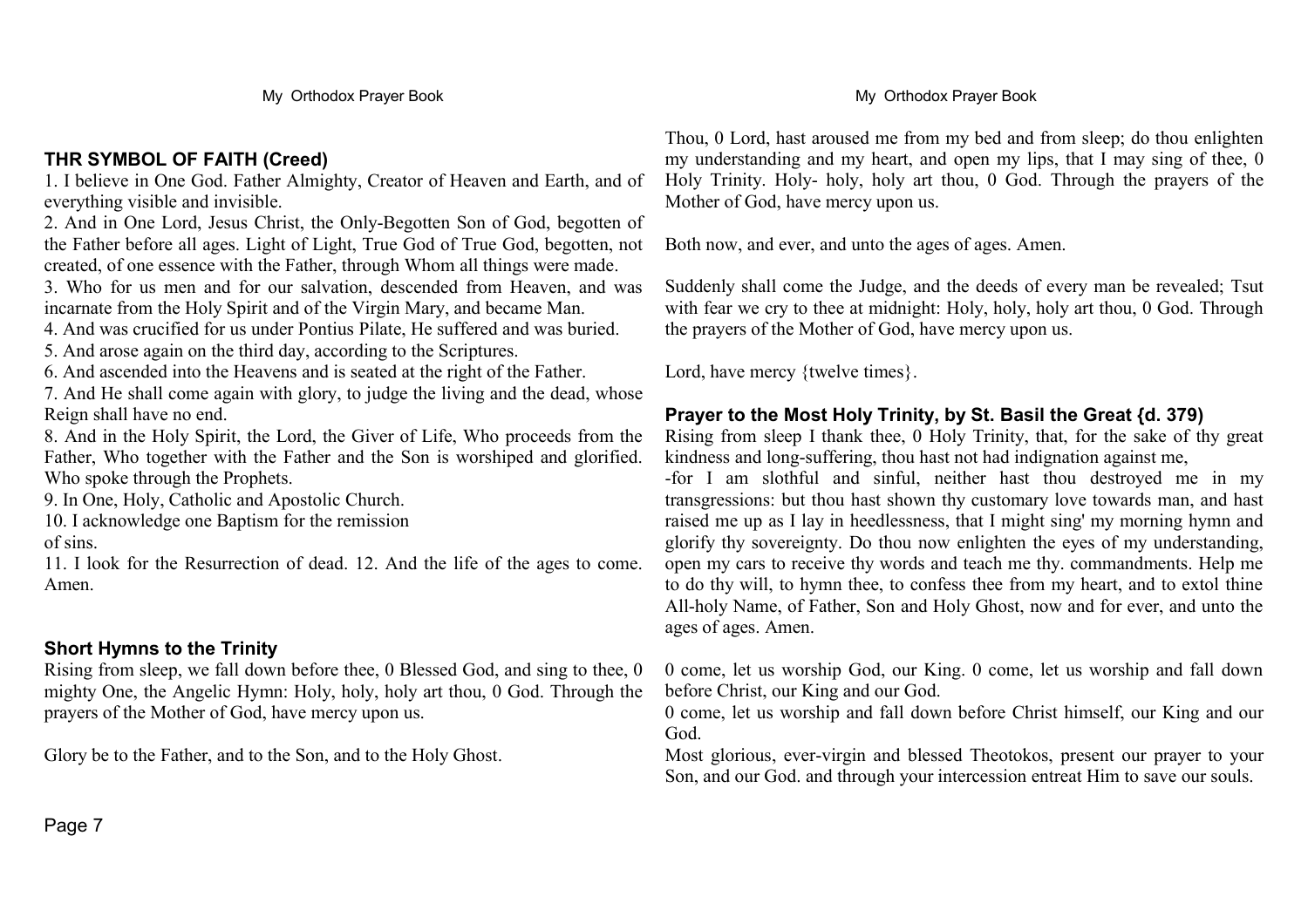The Father is my hope. The Son is my refuge. The Holy Spirit is my protection. Holy Trinity, glory to You! All my hope I place in you, Theotokos; keep me in your care.

Through the Prayers of our Holy Fathers, 0 Lord Jesus Christ our God, have mercy on us and save us. Amen.

My Orthodox Prayer Book **My Orthodox Prayer Book** My Orthodox Prayer Book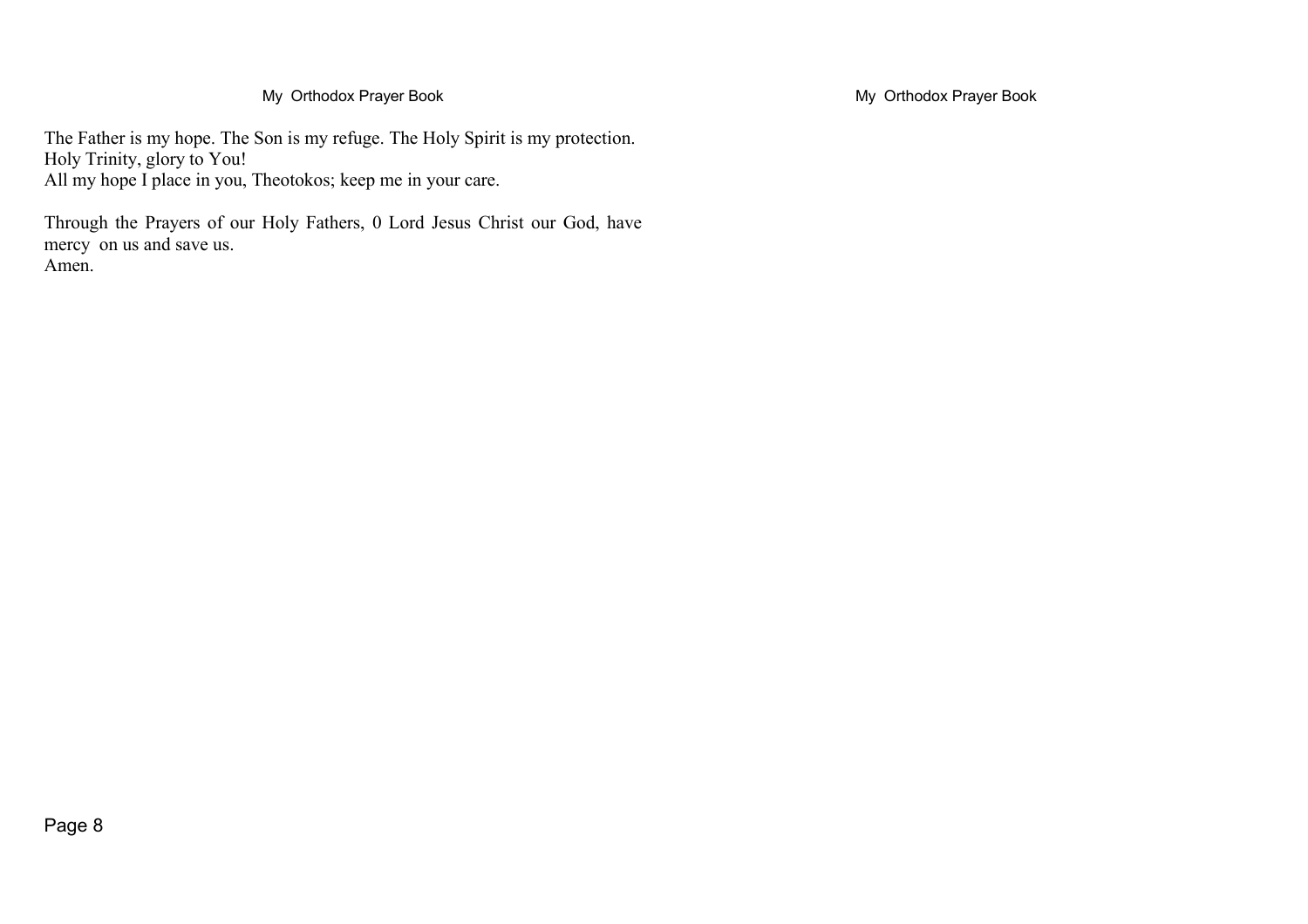## **Evening Prayers**

My Orthodox Prayer Book and The State of the My Orthodox Prayer Book

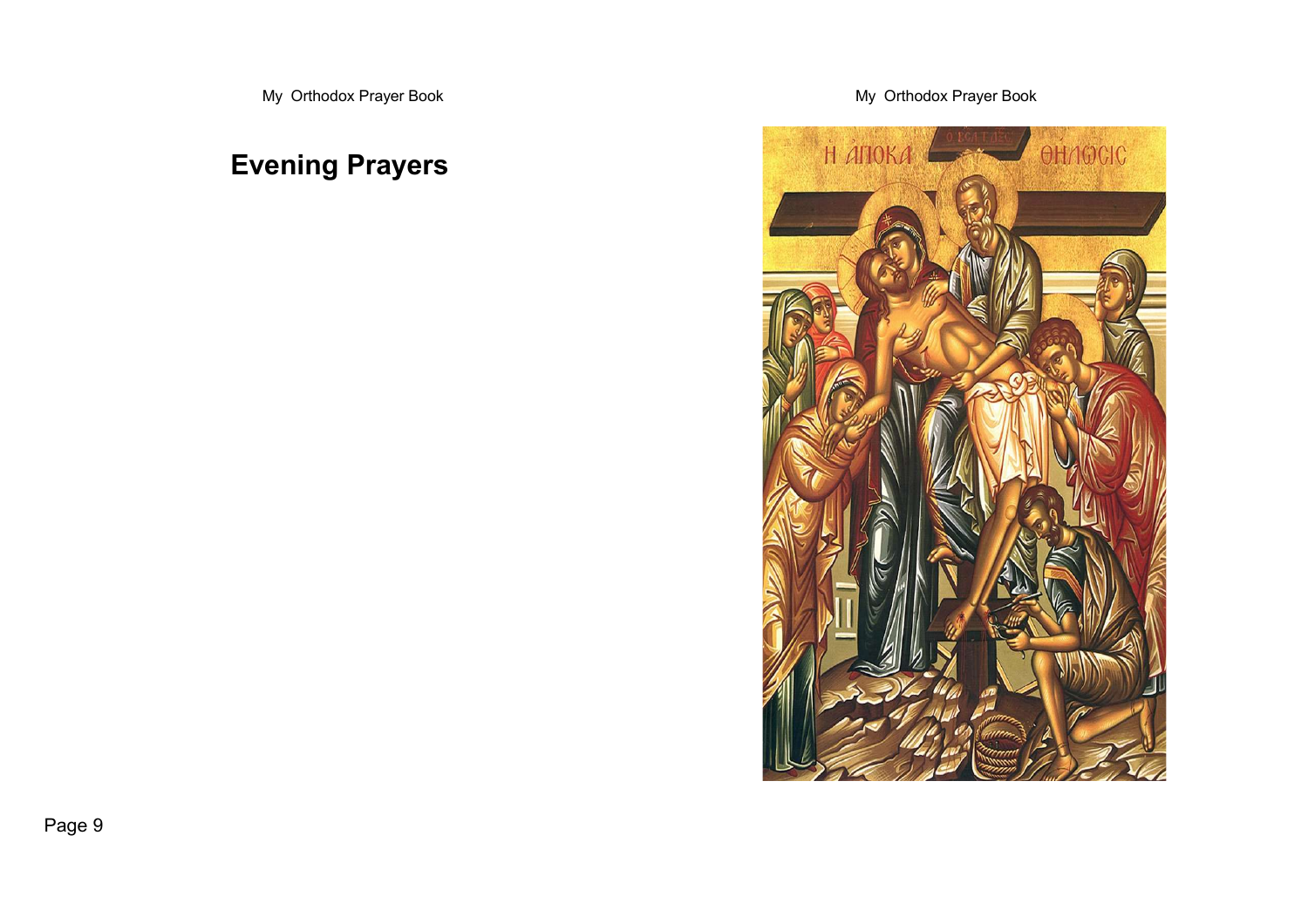#### **Priest :**

Blessed is our God, now and ever, and unto the ages of ages.

#### **Reader :**

Amen.

### **Priest :**

Glory to You our God, glory to You.

0 Heavenly King. Comforter, the Spirit of Truth, who is ever-present and fulfills all things, the Treasure of all blessings, and Giver of Life, come and abide in us, and cleanse us from every blemish. and save our souls, 0 Blessed One.

Holy God, Holy Mighty, Holy Immortal, have mercy on us. (3 times)

Glory to the Father, and to the Son, and the Holy Spirit, now and ever, and unto the ages of ages. Amen.

Most Holy Trinity have mercy on us. 0 Lord forgive our sins. 0 Master, pardon our transgressions. 0 Holy One visit and heal our infirmities, for Your Name's sake. Lord have mercy. Lord have mercy. Lord have mercy.

Glory to the Father, and to the Son, and the Holy Spirit, now and ever, and unto the ages of ages. Amen.

### **The Lords Prayer**

Our Father in Heaven, hallowed be Your Name. Your Kingdom come. Your will be done on earth as it is in Heaven. Give us this day our daily bread. And forgive us our trespasses as we forgive those who trespass against us. And lead us not into temptation, but deliver us from the evil one.

For Yours is the Kingdom, and the power, and the glory, of the Father, and of the Son, and of the Holy Spirit, now and ever, and unto the ages of ages. Amen.

Lord have mercy, Lord have mercy. Lord have mercy. (Kyrie Eleison).

Glory to the Father, and to the Son, and the Holy Spirit, now and ever, and unto the ages of ages. Amen.

0 come let us worship and bow down to our King and God. 0 come let us worship and bow down to Christ our King and God. 0 come let us worship and bow down to Christ Himself, the King and our God

#### . **PSALM 50**

Have mercy on me, 0 God, according to Your great mercy, and according to the multitude of Your tender mercies wipe out my offense.

Wash me thoroughly from my iniquity, and cleanse me from my sin!

For I know my transgression, and my sin is ever before me.

Against You only have I sinned, and done that which is evil in Your sight, so that You are justified in Your sentence and blameless in Your judgment.

Behold, I was conceived in iniquities, and in sin did my mother bear me.

Behold , You have loved truth; You have shown me the depths and secrets of Your wisdom.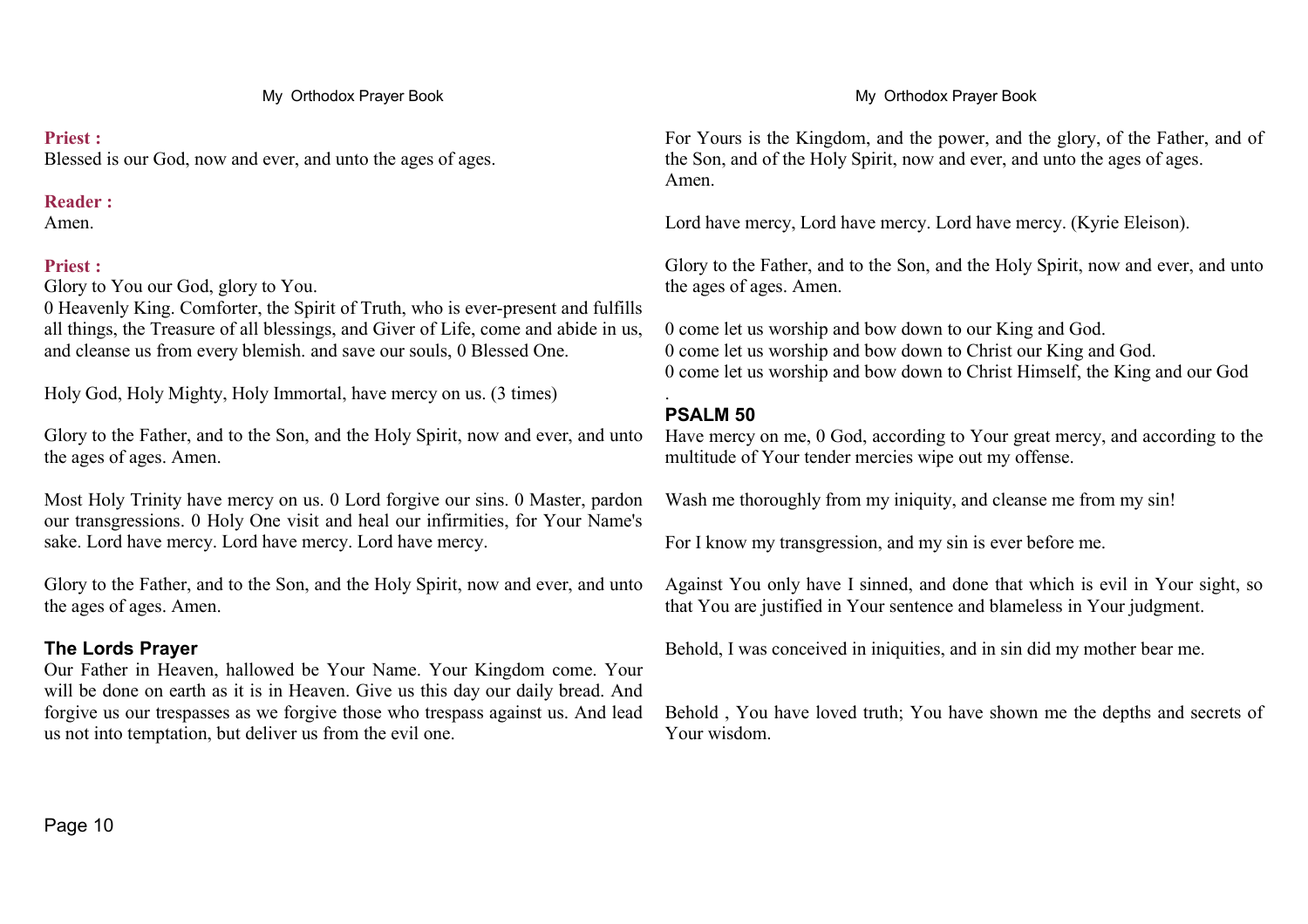You shall Sprinkle me with hyssop and I shall be cleansed; You shall wash me and I shall be wither than snow.

Let me hear sounds of joy and gladness; the bones which You humbled shall rejoice.

Turn Your face away from my sins and wipe out all my offenses.

Create in me a clean heart, O God, and place a new and upright spirit within me. Cast me not away from Your presence, and take not Your Holy Spirit from me. Restore to me the joy of Your Salvation, and bolster me with a commanding spirit.

I will teach transgressors Your ways, and the wicked will return to You. Deliver me from blood-guilt, O God, the God of my salvation; and my tongue shall rejoice in Your Justice.

O Lord, You shall open my lips, and my mouth shall proclaim Your praise.

For if You wanted a sacrifice, I would have given it to You; You would not be pleased with burnt offerings

The acceptable sacrifice to God is a contrite spirit; a contrite and humbled heart, 0 God, you will not spurn.

In Your kindness 0 Lord, be bountiful to Zion; and let the walls of Jerusalem be built.

Then You shall delight in a sacrifice of Justice, an offering and burnt-offerings. Then will they place calves upon Your Altar.

#### **PSALM 69**

0 God, come to my assistance! 0 Lord, hasten to help me! Let them be put to shame and confusion who seek my life!

Let them be turned back and confounded who wish evil on me!

Let them be turned away because of their shame who say : «Well done! Well done!».

May all who seek You 0 God, rejoice and be glad in You, and let those who love Your salvation always say : «The Lord be exalted!»

But [ am poor and needy; 0 God, hasten to me! You are my help and my deliverer; 0 Lord, do not tarry!

#### **PSALM 142**

0 Lord, hear my prayer; in Your truth listen to my supplication, and in Your righteousness answer me; and enter not into judgment with Your servant, for no man living is righteous before You.

For the enemy has persecuted my soul; he has crushed my life to the ground; he has made me sit in darkness like those long dead. My spirit was overwhelmed with grief; my heart within me was troubled.

I remembered the days of old; I meditated on all Your deeds; I thought on what Your hands have created.

I stretched out my hands to You; my sou] thirsted for You like a parched land. Hasten to answer me, 0 Lord, my spirit has fainted away.

Turn not Your face away from me, lest f become like those who go down into a pit.

Grant, that I may hear in the morning of Your mercy, for in You I have put my hope.

Show me the way I should follow, for to You I have lifted up my soul.

Deliver me, 0 Lord, from my enemies, for to You have I fled for refuge! Teach me to do Your will, for you are my God!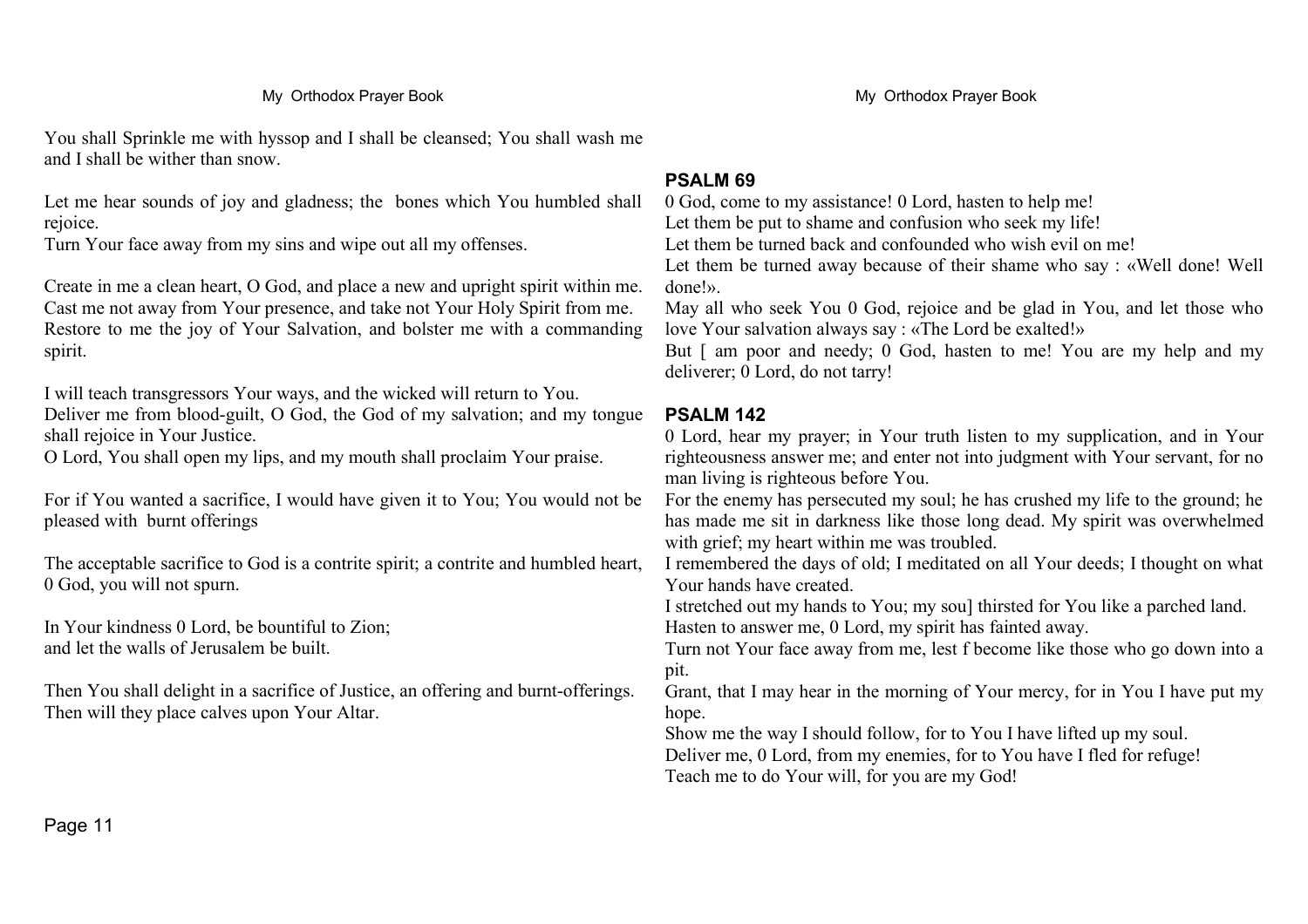Your good Spirit will guide me on the straight path; for Your Name's sake 0 Lord, you will sustain my life!

In Your righteousness you will free my soul from distress; and in Your mercy you will destroy my enemies; you will bring to naught the persecutors of my soul, for I am Your servant.

#### **THE DOXOLOGY**

Glory to God in the highest and on earth peace, good will to men.

We praise You; we bless You; we worship You; we glorify You; we thank You, for Your great glory.

0 Lord King. God in Heaven, the Father Almighty. 0 Lord, Only-Begotten Son, Jesus Christ and Holy Spirit.

0 Lord God, Lamb of God, the Son of the Father, Who takes away the sin of the world, have mercy on us; You, Who takes away the sins of the world;

Receive our prayers. You, Who sits at the right hand of the Father, and have mercy on us.

For You alone are Holy; You alone are the Lord, Jesus Christ, to the glory of God, the Father. Amen.

Every evening I will bless You, and praise Your Name, forever and ever, and unto the ages of ages.

0 Lord, You have been our refuge, from generation to generation. I said : Lord, have mercy on me; heal my soul, for I have sinned against You.

0 Lord unto You I have fled; teach me to do Your will, for You are my God. tot with You, is the Fountain of life; in Your Light 'we shall see light.

Extend Your loving mercy to those who know You. Grant, 0 Lord, that we may be kept this night without sin.

Blessed are You, 0 Lord, the God of our Fathers, and blessed and glorified is Your Name forever and ever. Amen.

Let Your mercy 0 Lord, be upon. us, as we have hoped in You. Blessed are You, 0 Lord, teach me Your commandments. Blessed are You, 0 Master, grant, that f may understand Your commandments. Blessed are You, 0 Holy One, enlighten me with Your commandments.

0 Lord, Your mercy is everlasting. Despise not the works of Your hands. To You belongs praise, adoration, and glory, to the Father, and to the Son, and to the Holy Spirit, now and ever and unto the ages of ages. Amen.

#### **THE SYMBOL OF FAITH (Creed)**

1. I believe in One God. Father Almighty, Creator of Heaven and Earth, and of everything visible and invisible.

2. And in One Lord, Jesus Christ, the Only-Begotten Son of God, begotten of the Father before all ages. Light of Light, True God of True God, begotten, not created, of one essence with the Father, through Whom all things were made.

3. Who for us men and for our salvation, descended from Heaven, and was incarnate from the Holy Spirit and of the Virgin Mary, and became Man.

4. And was crucified for us under Pontius Pilate, He suffered and was buried.

5. And arose again on the third day, according to the Scriptures.

6. And ascended into the Heavens and is seated at the right of the Father.

7. And He shall come again with glory, to judge the living and the dead, whose Reign shall have no end.

8. And in the Holy Spirit, the Lord, the Giver of Life, Who proceeds from the Father. Who together with the Father and the Son is worshiped and glorified. Who spoke through the Prophets.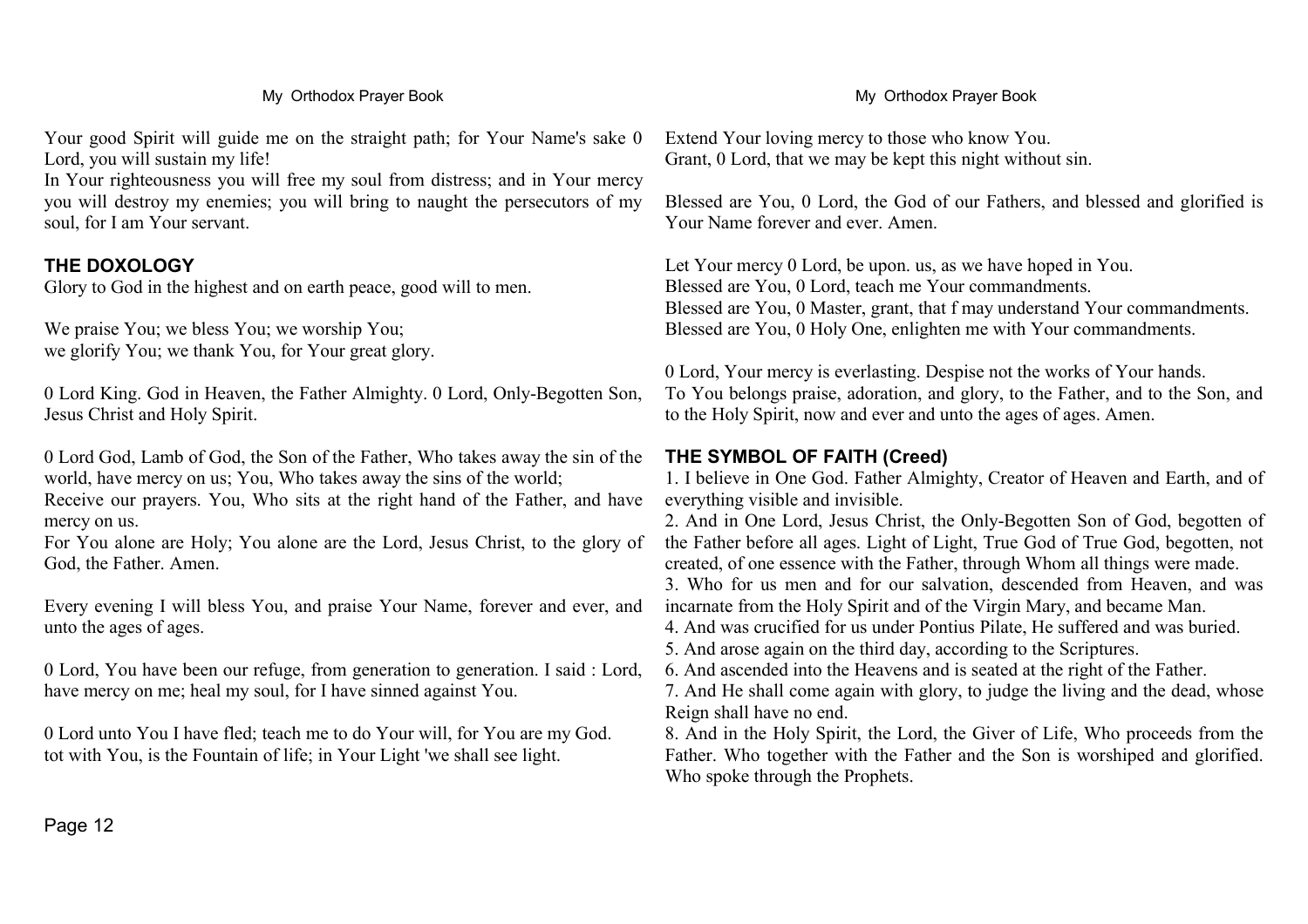#### My Orthodox Prayer Book **My Orthodox Prayer Book** My Orthodox Prayer Book

9. In One, Holy, Catholic and Apostolic Church.

10. I acknowledge one Baptism for the remission of sins.

11. I look for the Resurrection of dead.

12. And the life of the ages to come. Amen.

#### **Magnificat to the Theotokos**

(t is truly fitting to bless You, 0 Theotokos, the ever-blessed and all-pure, and the Mother of our God; more honorable than the Cherubim and incomparably more glorious than the Seraphim You, who incorruptibly gave birth to God, the Logos, verily the Theotokos, we magnify.

Holy God, Holy Mighty, Holy Immortal, have mercy on us. (3 times)

Glory to the Father, and to the Son, and the Holy Spirit, now and ever, and unto the ages of ages. Amen.

Most Holy Trinity have mercy on us. 0 Lord forgive our sins. 0 Master, pardon our transgressions. 0 Holy One visit and heal our infirmities, for Your Name's sake. Lord have mercy, Lord have mercy, Lord have mercy.

Glory to the Father, and to the Son, and to the Holy Spirit, now and ever, and unto the ages of ages. Amen.

#### **The Lords Prayer**

Our Father in Heaven, hallowed be Your Name. Your Kingdom come. Your will be done on earth as it is in Heaven. Give us ;h:s day our daily bread. And forgive us our trespasses as we forgive those who trespass against us. And lead us not into temptation, but deliver us from the evil one.

For Yours is the Kingdom, and the power, and the glory, of the Father, and of the Son, and of the Holy Spirit, now and ever, and unto the ages of ages.

Page 13

Amen.

#### **Tone Eight**

With the Saints give rest, 0 Christ, to the soul of Your servant where there is no pain, nor sorrow, nor suffering, but life everlasting.

Lord, have mercy. (3)

"Thou who, at ail times, and at every hour, both in Heaven and on earth, art worshiped and glorified, 0 Christ our God, long-suffering and plenteous in mercy and compassion; Who lovest the just and showest mercy to those who are hardened in sin; Who callest all men to salvation through the promise of good things to come:

Do Thou, the same Lord, receive also our supplications at this present time, and direct our lives according to Thy commandments.

Sanctify our souls; purify our bodies; set aright our minds; cleanse our thoughts; and deliver us from all calamity, wrath and distress.

Compass us round about with Thy Holy Angels; that, guided and guarded by their host, we may attain unto-the unity of the faith, and unto the comprehension"of Thine ineffable glory. For blessed art Thou unto the Ages of Ages. Amen.

Lord have mercy. (3)

Glory to the Father, and to the Son, and to the Holy Spirit, now and ever, and to the Ages of Ages. Amen.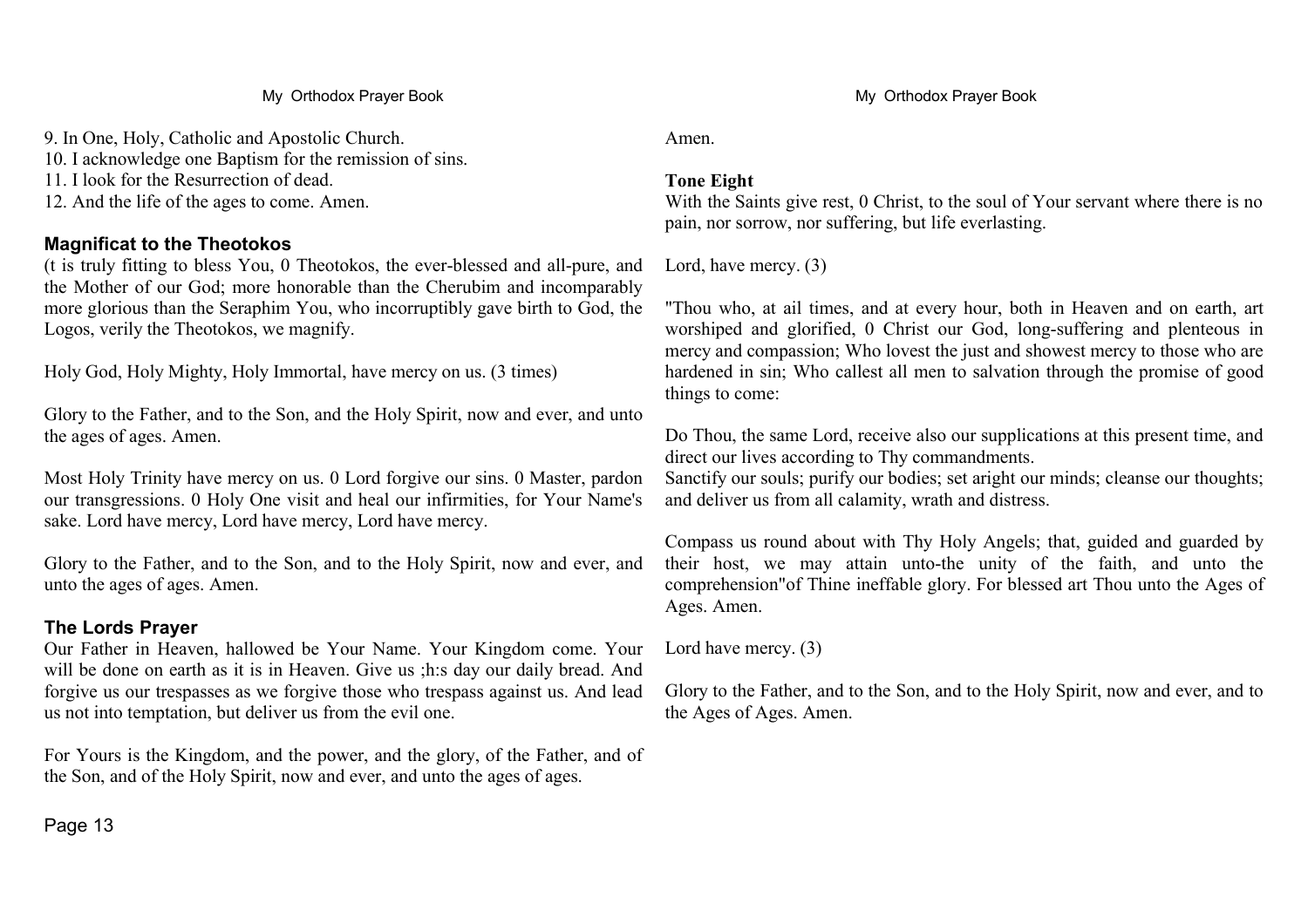More honorable than the Cherubim, and beyond compare, more glorious than the Seraphim, thou who without defilement barest God the Word, verily the Theotokos we magnify Thee.

#### **Prayer to the Theotokos**

0 spotless, undefiled, unstained, chaste and pure Virgin, Lady and Bride of God!

Through your wondrous birthgiving you have united God the Word with humanity; you have brought together our fallen nature and the  $\land$  things of heaven.

You are the hope of the hopeless, the help of the assaulted, the ready protection of those who hasten to you, the refuge of all Christians.

Do not despise me, a sinner, having wholly denied myself with unclean thoughts, words and deeds; and having become through an indolent will a slave to life's evil pleasures.

But as the Mother of the loving God, show loving mercy to me, a sinner and prodigal, and accept this prayer from my impure lips.

In your maternal boldness, entreat your Son, our Master and Lord, to open to me the depths 'of His loving kindness; to overlook my countless transgressions; to lead me to repentance and to make me a worthy keeper of His commandments.

Since you are merciful, compassionate and loving, be my constant companion.

In this life be my fervent champion and helper, repulsing the assaults of my adversaries and leading me to salvation.

At the time of my death, embrace my soul and drive far away from me the dark figures of the evil demons.

#### My Orthodox Prayer Book **My Orthodox Prayer Book** My Orthodox Prayer Book

And in the awesome day of judgment, deliver me from eternal punishment and make me an heir of your Son's unspeakable glory.

May I be worthy of this glory, my Lady, all-holy Theotokos, through your intercession and help, and by the grace and love of your only-begotten Son, the Lord and God. and our Savior Jesus Christ, to whom belong all glory, honor and worship, together with His Father who is without beginning, and His all-holy, good and life-giving Spirit, now and forever. Amen.

#### **Prayer to Christ**

0 Master, to us who are about to lie down to sleep grant rest of body and soul; and keep us from the dark sleep of sin and from any impure pleasure roaming in the darkness of night.

Still the assaults of evil passions, quench the fiery darts of the evil one which are cast insidiously against us. calm the rebellious commotions of our flesh and put away from us all earthly and worldly thoughts.

Grant us, 0 God, a watchful mind, chaste thoughts, a sober heart and gentle sleep, free from all fantasies of Satan.

And raise us up again at the hour of prayer, established in the practice of Your commandments and holding steadfast within us the remembrance of Your righteous judgments.

Grant us to sing Your glory all night long; to praise, bless and glorify Your allhonorable and magnificent name of the Father and the Son and the Holy Spirit, now and forever. Amen.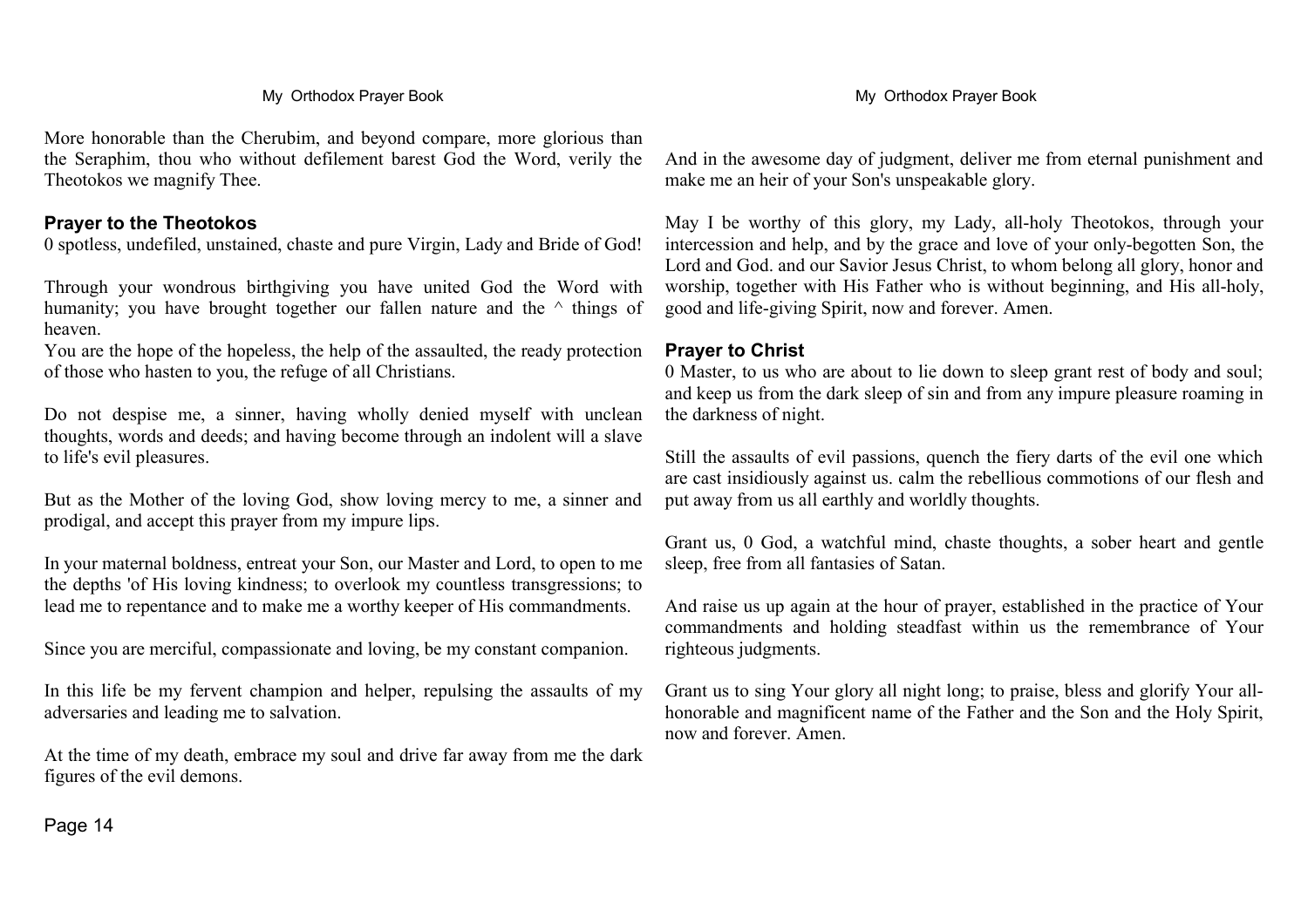#### **Prayer to the Theotokos**

Most glorious, ever-virgin and blessed Theotokos, present our prayer to your Son, and our God, and through your intercession entreat Him to save our souls.

#### **Prayer to the Holy Trinity**

The Father is my hope. The Son is my refuge. The Holy Spirit is my protection. Holy Trinity, glory to You!

#### **Prayer to the Theotokos**

All my hope I place in you, Theotokos; keep me in your care.

#### **Troparion (3rd tone) Chanter :**

Astounded with the comeliness of Your Virginity, and with the exceeding splendor of Your Purity, Gabriel cried out unto You, 0 Theotokos : «What hymn of praise is fitting for me to present to you? What name shall I give You? I hesitate, and stand in wonder. Wherefore, as I was commanded, I cry out unto You: Hail! to You who is blessed with Grace.»

#### **A Prayer to the Guardian Angel**

O Holy Angel, that keepest guard over my despondent soul and passionate life, leave me not, a sinner, nor depart from me to my undoing; grant not a place to the crafty enemy to overcome me by the force of this mortal body; strengthen my weak and feeble hand, and set me on the path of salvation.

Yea, holy Angel of God, guardian and protector of my hopeless body and soul, forgive me everything wherein I -have offended thee every day of my life, and what I have done amiss this past night; protect me during the present day, and preserve me from every attempt of the enemy. May I not anger God by any sin. Pray for me to the Lord, that he may establish me in his fear, and prove me a servant worthy of his kindness. Amen.

Page 15

My Orthodox Prayer Book **My Orthodox Prayer Book** My Orthodox Prayer Book

Through the Prayers of our Holy Fathers, 0 Lord Jesus Christ our God, have mercy on us and save us.

#### **By St Ephraim, the Syrian. A PRAYER BEFORE SLEEP**

Lord, Jesus Christ our God, Thou who hast exalted Thy Holy Mother and made her more Honorable than all the Heavenly Host; All merciful One, accept her prayers of intercession together with those of all your saints, I beseech Thee, forgive me your unworthy servant for all the sins which I have humanly, or, rather, through my inhumanity committed this day.

Forgive me my wrong doings committed both voluntarily and involuntarily; both knowingly and in ignorance, my impulsiveness and carelessness, my great indolence and negligence. If I have sworn by Thy Holy Name, either by oath ^ or even blasphemed by thought, or if I have in any way angered Thee; stolen; lied or neglected a friend in need; if I have grieved and embittered a brother; forgive me. If during the instant of my prayer and chanting, my sinful mind wanders toward cunning and matters of this world; if I have been guilty of gluttony, vain talk, if I have laughed imprudently, have been conceited and proud or vainglorious. If I have indulged in idle chatter or criticized and judged my brother's faults and have overlooked my own which are countless and if I have neglected my prayers or had other evil thoughts... All these and other things which I have done and do not remember, God forgive me, your wicked servant, and have mercy on me, Thou who art good and lovest mankind in order that I, the prodigal might lie down and have a peaceful sleep.

Glory to the Father and to your all-Holy, Merciful and Life giving Spirit, now and forever, and from ages to ages. Amen.